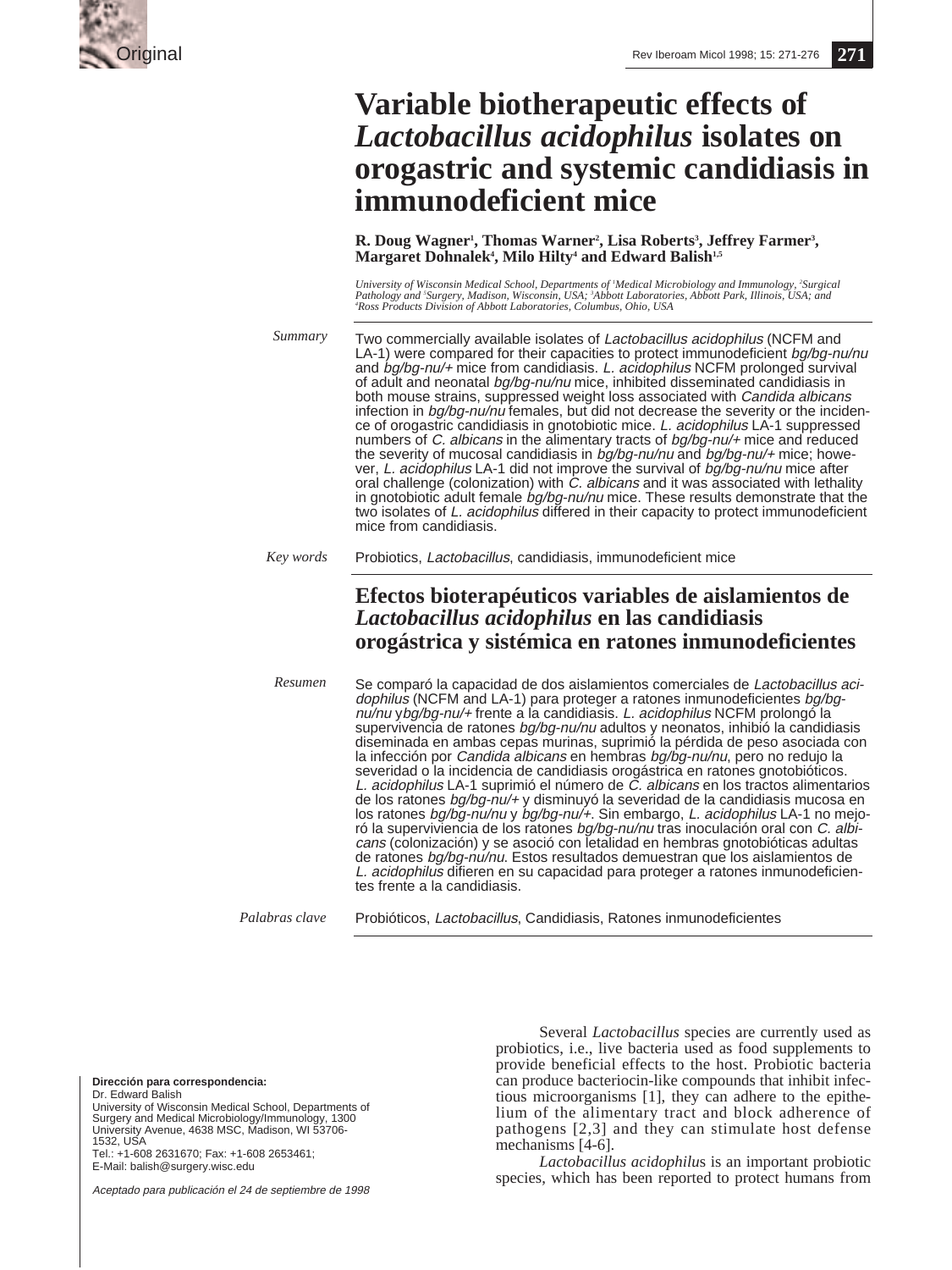*Candida albicans* vaginitis [7], and immunodeficient mice from orogastric candidiasis [6]. In contrast, *L. acidophilus* did not protect immunosuppressed mice from systemic candidiasis [8], or protect children from enterotoxigenic *Escherichia coli* diarrhea [9]. The disparity of the reports for and against protective effects by *L. acidophilus* may be due to strain differences that manifest under *in vitro* and *in vivo* growth conditions [10].

The purpose of this study was to determine if *L. acidophilus* isolates from two different commercial sources, provided similar protection against orogastric and systemic candidiasis in a *C. albicans*-susceptible immunodeficient mouse model.

### **MATERIALS AND METHODS**

*Microorganisms.* Commercial starter cultures of probiotic bacteria were obtained from the following sources: *L. acidophilus* NCFM was obtained from Rhône-Poulenc, Inc. of Madison, WI. The *L. acidophilus* LA-1 was provided by Chr. Hansen's Laboratory, Inc., Milwaukee, WI. Bacteria were grown overnight in deMan, Rogosa, Sharpe (MRS) medium (Difco, USA) or on plates of MRS medium with 1.5% agar in anaerobe jars (Gaspack; BBL, USA) containing anaerobic generators (AnaeroPack System; Carr-Scarborough Microbiologics, USA) at 37°C. *C. albicans* was cultured on Sabouraud's dextrose agar (SDA; BBL, Becton-Dickenson Microbiology Systems, USA) at 37°C. Microbiological identification was verified using the API 50CH biochemical identification system (BioMérieux-Vitek,USA) and cellular fatty acid chromatography (MIDI, Inc., USA).

*Mice.* C57BL/6 *bg/bg-nu/nu* and *bg/bg-nu/+* mice were obtained from breeding stocks maintained at the University of Wisconsin Gnotobiote Laboratory, Madison, WI (http://www.biostat.wisc.edu/gnotolab/gnotolab.html). Ten germfree male *bg/bg-nu/nu* and female *bg/bg-nu/+* mice were mated to obtain litters with approximately equal numbers of nude and heterozygous mice. Five groups of breeder mice, their progeny, and all adult mice were housed in sterile flexible film isolators and colonized with pure cultures of either *C. albicans* or one of the *L. acidophilus* isolates by swabbing their oral and anal orifices with a culture that contained 1 x 107 CFU/ml of the microbe. Mice colonized with either *L. acidophilus* isolate for 2 weeks were orally inoculated with cultures of *C. albicans* (swabbed orally with 1 x 107 CFU/ml *C. albicans*) for assessment of the effects of probiotics on colonization and infection by *C. albicans*. Microbial colonizations were monitored with quantitative cultures of homogenized and serially diluted feces collected from mice housed in the gnotobiotic isolators. Dilutions of homogenized feces were made on SDA and incubated aerobically at 37°C for *C. albicans*, or on MRS agar incubated anaerobically (AnaeroPack) at 37°C for *L. acidophilus*. All mice were given autoclave-sterilized food, water, and bedding, *ad libitum*. Bacterial and fungal cultures were carried out weekly to verify the microbial integrity of the experiment.

*Survival and growth of immunodeficient mice.* Survival of mice born to germfree or gnotobiotic mothers was assessed at 4 and 8 weeks of age. Survival of *L. acidophilus* (NCFM or LA-1)-colonized adult mice was assessed at 4 and 8 weeks after oral colonization with *C. albicans*.

Body weights were measured on a Sartorius balance (Brinkman Instruments, USA). Body weights of adult mice and growth rates of newborn mice between 4 and 8

weeks of age were compared with weights of germfree control mice.

*Alimentary tract colonization.* Mice were colonized two weeks with *L. acidophilus* NCFM or LA-1 before oral challenge with *C. albicans*. *L. acidophilus* and *C. albicans* colonization of the alimentary tracts of mice was assayed by counting colonies of viable microbes (CFU) recovered from feces and the contents of the stomachs, small and large intestines, and ceca of euthanized mice. Contents were washed out of the intestines with sterile water, serially diluted, and 50 µl aliquots were inoculated onto SDA and MRS agar plates. The MRS plates were incubated anaerobically and the SDA plates were incubated aerobically at  $37^{\circ}$ C. A 1 ml aliquot of each 5 ml suspension of intestinal contents was dried overnight in a tared aluminum weighing dish at 80°C. The dried dishes were cooled to room temperature and weighed. The number of viable *C. albicans* or *L. acidophilus* are reported as CFU/g (dry weight) of intestinal contents or feces.

*Systemic candidiasis of endogenous origin.* The spleens, livers, and kidneys were aseptically excised, homogenized in glass tissue grinders with 5 ml sterile distilled water, serially diluted, and cultured on SDA or anaerobic MRS agar to assess systemic dissemination of *C. albicans* and the bacteria in the gnotobiotic mice euthanized at different time intervals after colonization. The number of *C. albicans* or bacteria in the internal organs are reported as CFU/g (dry weight) tissue.

*Histological evaluation.* The alimentary tracts and major internal organs of the mice were fixed in 10% formaldehyde in PBS. The fixed tissues were dissected, embedded in paraffin, and sectioned onto slides for staining with hematoxylin and eosin stains, Gomori's methenamine silver stain for fungi, and a Gram stain. Tissue sections from several areas of the alimentary tracts and the major internal organs were evaluated by a pathologist for evidence of infection by the following criteria: Histopathology score in infected tissues  $-0$ , no infection evident; 1, 1-10 microorganisms per high power field (HPF, 400X); 2, 10-50 microorganisms per HPF; 3, 50- 100 microorganisms per HPF (yeast and hyphae of *C. albicans*); 4, confluent microorganisms per HPF (yeast and hyphae of *C. albicans*), and 5, confluent microorganisms per HPF with hyphal penetration of viable tissues (yeast and hyphae of *C. albicans*). Photomicrographs were produced with a Nikon Optiphot microscope (Nikon Inc., USA) equipped with a Nikon DX-100M automatic camera and a Sony CCD camera attached to a Targa frame grabber (Truevision, Inc.,USA) using Image Pro Plus imaging software (Media Cybernetics, USA).

*Immune response to C. albicans and L. acidophilus.* Serum immunoglobulin (IgG, IgA, and IgM) concentrations were determined with commercial radial immunodiffusion assays (The Binding Site, USA).

*Statistical analyses.* Repeated Measures Analysis of Variance (ANOVA) or the Student t test was implemented on log transformed data to assess the significance of differences in numbers of viable *C. albicans* or *L. acidophilus* in the alimentary tracts and internal organs of mice colonized with probiotic bacteria and/or *C. albicans* [11]. The ANOVA was also employed to detect significant differences in body weights (two-tailed analysis to evaluate enhanced or inhibited growth) of probiotic-colonized adult and neonatal mice and to assess significant differences between histopathology severity scores from tissue sections of mice with mucosal candidiasis that were euthanized at different time intervals after colonization with *C. albicans*.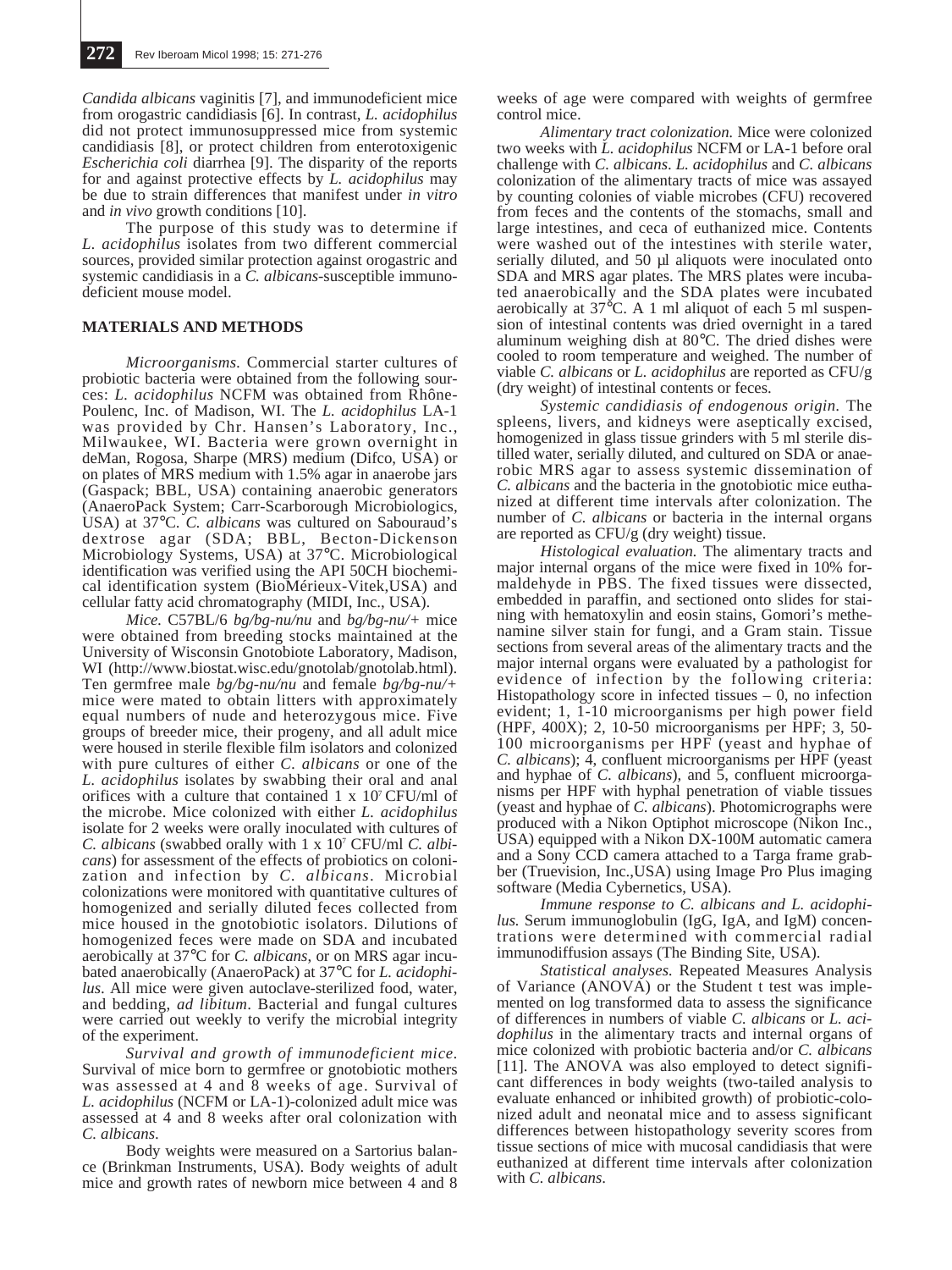### **RESULTS**

*Suppression of C. albicans in the alimentary tract.* Numbers of *L. acidophilus* NCFM or LA-1 in feces of the mice remained relatively constant over the course of the experiments (e.g., average of  $9.5 \pm 0.2$  and  $9.9 \pm 0.5$  log10 CFU/g (dry weight) of *L. acidophilus* NCFM in *bg/bgnu/nu* and *bg/bg-nu/+* mice, respectively). The average numbers of *L. acidophilus* LA-1 in the feces of *bg/bgnu/nu* and *bg/bg-nu/+* mice over the course of the experiments were respectively,  $9.7 \pm 0.1$  and  $9.3 \pm 0.1$  log10 CFU/g (dry weight). The levels of colonization by either strain of bacteria were not significantly different and were not significantly altered by diassociation with *C. albicans* in either strain of immunodeficient mice.

Table 1 shows that in *bg/bg-nu/nu* mice, *L. acidophilus* NCFM suppressed the numbers of viable *C. albicans* (in comparison to *C. albicans*-monoassociated controls) in the stomachs and small intestines. *L. acidophilus* LA-1 also suppressed *C. albicans* in the small intestines, colons, and feces of *bg/bg-nu/nu* mice (Table 1). In euthymic *bg/bg-nu/+* mice, *L. acidophilus* LA-1 significantly inhibited *C. albicans* throughout the alimentary tract and in feces by as much as 100-fold compared with *C. albicans*monoassociated mice (Table 1). Neither *C. albicans* nor either of the two probiotic bacteria were eliminated from the alimentary tracts of the mice over the 12-week study.

mice with *L. acidophilus* NCFM or LA-1. In comparison to mice monoassociated with *C. albicans*, the severity of orogastric candidiasis in *bg/bg-nu/nu* mice colonized with *C. albicans* and *L. acidophilus* NCFM or *C. albicans* and *L. acidophilus* LA-1 was not significantly reduced, although the mice survived longer than *C. albicans*-monoassociated mice (Table 3).

| Table 3. Histopathology of gastric candidiasis in mice diassociated with<br>C. albicans and L. acidophilus NCFM or LA-1. |
|--------------------------------------------------------------------------------------------------------------------------|
|--------------------------------------------------------------------------------------------------------------------------|

|                                                                                                                                                                                                                                                                                                                                    | Average histopathology severity score (# mice) <sup>a</sup> |                          |                     |                         |              |                            |  |  |
|------------------------------------------------------------------------------------------------------------------------------------------------------------------------------------------------------------------------------------------------------------------------------------------------------------------------------------|-------------------------------------------------------------|--------------------------|---------------------|-------------------------|--------------|----------------------------|--|--|
|                                                                                                                                                                                                                                                                                                                                    |                                                             | bq/bq-nu/nu<br>bg/bg-nu+ |                     |                         |              |                            |  |  |
| Microbial status                                                                                                                                                                                                                                                                                                                   | $1-2$ wk                                                    | $3-5$ wk                 | 6-8 wk              | $1-2$ wk                | $3-5$ wk     | $6-8$ wk                   |  |  |
| C.albicans<br>C. albicans plus:                                                                                                                                                                                                                                                                                                    | 3(11)                                                       | 3(6)                     | ND <sup>b</sup>     | 2(37)                   | 3(12)        | 4(17)                      |  |  |
| L. acidophilus NCFM $\degree$ 3 (7)<br>L. acidophilus LA-1                                                                                                                                                                                                                                                                         |                                                             | 3(2)<br>2(7)             | $\frac{5(2)}{3(2)}$ | 3(6)<br>ND <sup>d</sup> | 2(3)<br>1(6) | $\frac{1}{3}$ (6)<br>3 (8) |  |  |
| a: Numbers in parentheses represent the numbers of mice with the indicated histopathology scores.<br>Histopathology scores are graded (1 to 5); see Materials and Methods<br>b : Mice died before time point.<br>c : Results for L. acidophilus have been reported previously [6].<br>d : No samples available at this time point. |                                                             |                          |                     |                         |              |                            |  |  |

Although the incidence and severity of orogastric *C. albicans* infections in *bg/bg-nu/nu* mice was not decreased by *L. acidophilus* NCFM or LA-1, the percentage of these mice with obvious inflammation at sites of *C. albicans* infection was increased by *L. acidophilus* NCFM.

Table 1. L. acidophilus NCFM and LA-1 inhibit C. albicans in the alimentary tracts of gnotobiotic mice.

|                                             |                                        |                                                |                                |                                        | No. of viable $C$ , albicans <sup>®</sup> |                                              |                                              |                                             |                                              |                                |
|---------------------------------------------|----------------------------------------|------------------------------------------------|--------------------------------|----------------------------------------|-------------------------------------------|----------------------------------------------|----------------------------------------------|---------------------------------------------|----------------------------------------------|--------------------------------|
|                                             | bg/bg-nu/nu mice                       |                                                |                                |                                        | $bq/bq$ -nu/+ mice                        |                                              |                                              |                                             |                                              |                                |
| Microbial<br>status                         | Stomach                                | Sm. Int.                                       | Cecum                          | Colon                                  | Feces                                     | Stomach                                      | Sm. Int.                                     | Cecum                                       | Colon                                        | Feces                          |
| C. albicans alone<br>C. albicans plus:      | $88 + 02$                              | $9.1 \pm 0.2$                                  | $9.4 \pm 0.0$                  | $9.1 \pm 0.4$                          | $9.8 \pm 0.1$                             | $8.4 \pm 0.2$                                | $8.1 \pm 0.3$                                | $9.1 \pm 0.2$                               | $8.3 \pm 0.2$                                | $8.6 \pm 0.2$                  |
| L. acidophilus NCFMb<br>L. acidophilus LA-1 | $7.8 \pm 0.3^{\circ}$<br>$8.3 \pm 0.1$ | $7.4 \pm 0.4^{\circ}$<br>$8.1 \pm 1.0^{\circ}$ | $9.0 \pm 0.2$<br>$9.1 \pm 0.4$ | $7.8 \pm 0.3$<br>$7.7 \pm 0.1^{\circ}$ | $9.8 \pm 0.1$<br>$8.9 \pm 0.1^{\circ}$    | $7.9 \pm 0.2$<br>$6.0 \pm 0.3$ <sup>cd</sup> | $7.5 \pm 0.2$<br>$6.4 \pm 0.4$ <sup>cd</sup> | $8.8 \pm 0.1$<br>$6.9 \pm 0.4$ <sup>d</sup> | $7.8 \pm 0.2$<br>$6.5 \pm 0.4$ <sup>cd</sup> | $8.5 \pm 0.1$<br>$8.4 \pm 0.1$ |

a: Mean ± SEM log10 CFU/g (dny wt.) of *C. albicans* isolated from intestinal contents from 4 to 21 mice/group at 4 to 12 weeks after colonization.<br>c: Results for *L. acidophilus* NCFM have been reported previously [6].<br>d:

*Probiotic inhibition of systemic candidiasis.* Compared to *C. albicans* dissemination in gnotobiotic mice colonized with only *C. albicans* (75% dissemination in *bg/bg-nu/nu* mice and 36% dissemination in *bg/bgnu/+* mice), the presence of either *L. acidophilus* NCFM or LA-1 in the alimentary tracts reduced the incidence of disseminated candidiasis in both mouse strains (Table 2). *L. acidophilus* NCFM protected *bg/bg-nu/nu* mice from disseminated candidiasis of endogenous origin better than *L. acidophilus* LA-1 (Table 2).

| Table 2. Inhibition of systemic candidiasis by L. acidophilus NCFM or LA-1. |  |  |
|-----------------------------------------------------------------------------|--|--|
|                                                                             |  |  |

|                                             |                        | bg/bg-nu/nu mice      |                        | $bq/bq-nu/+$ mice        |
|---------------------------------------------|------------------------|-----------------------|------------------------|--------------------------|
| Microbial status                            | incidence <sup>a</sup> | No. of                | incidence <sup>a</sup> | No. of                   |
|                                             | $(\% )$                | $C.$ albicans $\circ$ | $(\% )$                | C. albicans <sup>®</sup> |
| C. albicans<br>C. albicans plus:            | 75                     | $7.0 \pm 0.1$         | 36                     | $6.8 \pm 1.2$            |
| L. acidophilus NCFMc<br>L. acidophilus LA-1 | 12                     | 10                    | O                      | 0                        |
|                                             | 55                     | $6.0 \pm 1.3$         | 25                     | 27                       |

a: % incidence = % mice with disseminated candidiasis, 4 to 27 mice per group.<br>b: No. of *C. albicans* = Mean ± SEM log10 CFU *C. albicans*(g homogenized tissue (dry weight).<br>c: Results for *L. acidophilus* NCFM have been

*Histological examination of tissues from probioticcolonized mice.* Orogastric candidiasis, defined as the presence of *C. albicans* in the keratinized mucosal epithelia, was not prevented by prior colonization of either strain of Inflammation was observed in stomachs of 30% of *C. albicans*-monoassociated *bg/bg-nu/nu* mice; however, it was evident in 71% of mice diassociated with *C. albicans* and *L. acidophilus* NCFM. The *bg/bg-nu/nu* mice colonized with *L. acidophilus* LA-1 and *C. albicans* had no observable increase in gastric inflammation (25%), in comparison to *C. albicans*-monoassociated controls.

*Survival of mice colonized with* L. acidophilus *NCFM or LA-1 and* C. albicans. Adult and newborn *bg/bg-nu/nu* mice die within several weeks after they are colonized with *C. albicans*. Adult *bg/bg-nu/nu* mice colonized with *L. acidophilus* NCFM, but not those colonized with *L. acidophilus* LA-1, survived longer after oral challenge with *C. albicans* than mice colonized with a pure culture (monoassociated) of *C. albicans* (Table 4). Survival of neonatal *bg/bg-nu/nu* mice born to breeders diassociated with either isolate of *L. acidophilus* and *C. albicans* was prolonged, compared with neonatal mice born to breeders monoassociated with *C. albicans*. *L. acidophilus* NCFM provided better protection (prolonged the survival) of neonatal mice than *L. acidophilus* LA-1 (Table 4).

*Effects of probiotics and* C. albicans *on adult body weights.* Adult *bg/bg-nu/nu* and *bg/bg-nu/+* mice monoassociated for 4 to 12 weeks with *L. acidophilus* NCFM had smaller body weights than their germfree counterparts. In contrast, *bg/bg-nu/nu* and *bg/bg-nu/+* mice monoassocia-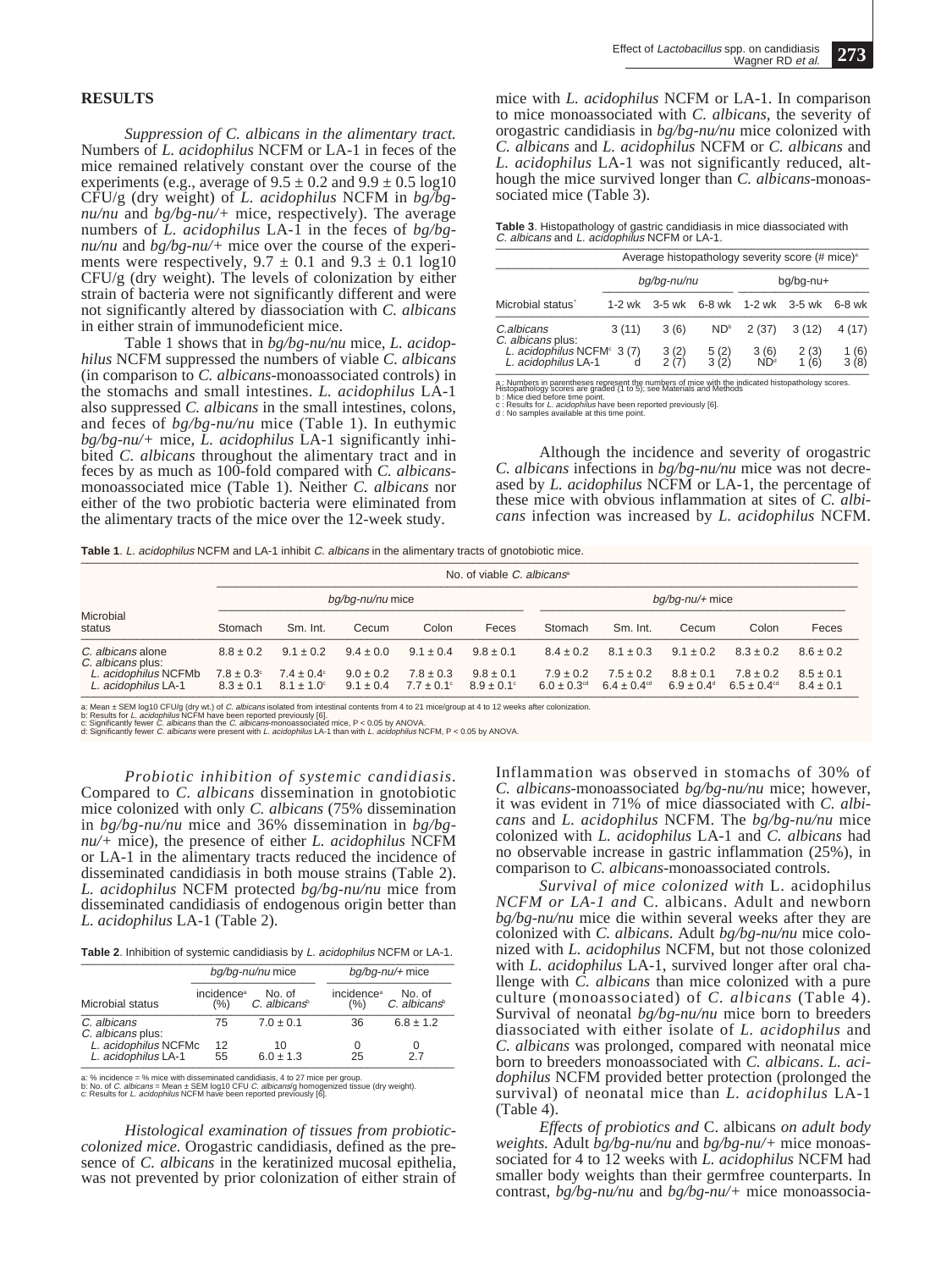| <b>Table 4.</b> Protection of immunodeficient mice from lethal candidiasis by |  |
|-------------------------------------------------------------------------------|--|
| L. acidophilus NCFM or LA-1.                                                  |  |

|                                  | % Survival (no. mice/group) |                       |               |          |  |  |
|----------------------------------|-----------------------------|-----------------------|---------------|----------|--|--|
|                                  |                             | bq/bq-nu/nu           | $bg/bg$ -nu/+ |          |  |  |
| Microbial status                 | 4 wk                        | 8-12 wk               | 4 wk          | 8-12 wk  |  |  |
| Adult mice                       |                             |                       |               |          |  |  |
| C. albicans                      | 50 (14)                     | $0(7)^{a}$            | 100(24)       | 100 (24) |  |  |
| C. albicans plus:                |                             |                       |               |          |  |  |
| L. acidophilus NCFM <sup>b</sup> | $100(8)$ <sup>c</sup>       | $100(8)$ <sup>c</sup> | 100(6)        | 100(6)   |  |  |
| L. acidophilus LA-1              | 20(17)                      | 11(9)                 | 100 (19)      | 100(16)  |  |  |
| Newborn mice                     |                             |                       |               |          |  |  |
| C. albicans                      | 0(15)                       | ND <sup>D</sup>       | 82 (13)       | 100(11)  |  |  |
| C. albicans plus:                |                             |                       |               |          |  |  |
| L. acidophilus NCFM <sup>b</sup> | 70 (25) <sup>c</sup>        | 50(16)                | 100(28)       | 100(18)  |  |  |
| L. acidophilus LA-1              | 52 (29) <sup>c</sup>        | $0(9)^a$              | 100 (23)      | 100 (10) |  |  |

a: The mice died at 4 to 5 weeks of age.<br>b: Results for *L. acidophilus* NCFM have been reported previously [6].<br>c: Significantly increased survival compared to *C. albicans-*monoassociated control, P < 0.05 by ANOVA<br>and t

and the Rank Sum test.<br>d: No data because of early deaths.

**Table 5**. Effects of L. acidophilus NCFM or LA-1 on C. albicans-induced body weight loss of adult mice.  $\frac{1}{2}$ 

|                                                 |                        | Mean $\pm$ SEM body weight (g) |                  |                        |  |  |  |
|-------------------------------------------------|------------------------|--------------------------------|------------------|------------------------|--|--|--|
|                                                 |                        | bq/bq-nu/nu                    |                  | $bq/bq$ -nu/+          |  |  |  |
| Microbial status                                | Male                   | Female                         | Male             | Female                 |  |  |  |
| Germfree                                        | $32.6 \pm 2.3$         | $24.8 \pm 0.5$                 | $32.7 \pm 0.1$   | $28.5 \pm 1.0$         |  |  |  |
| L. acidophilus NCFM <sup>a</sup>                | $19.6 \pm 0.8^{\circ}$ | 17.0(1)                        | 24.7(1)          | $21.8 \pm 0.4^a$       |  |  |  |
| L. acidophilus LA-1                             | $30.3 \pm 0.4$         | $26.5 \pm 0.5^{\circ}$         | $34.7 \pm 0.7$ ° | $34.9 \pm 2.2^{\circ}$ |  |  |  |
| C. albicans                                     | $18.4 \pm 2.5$         | $15.2 \pm 0.3$                 | $31.1 \pm 0.6$   | $29.9 \pm 3.0$         |  |  |  |
| C. albicans plus:                               |                        |                                |                  |                        |  |  |  |
| L. acidophilus NCFM <sup>a</sup> $19.0 \pm 3.0$ |                        | $18.1 \pm 1.0c$                | $30.1 \pm 0.4$   | $29.7 \pm 1.1$         |  |  |  |
| L. acidophilus LA-1 $26.0 \pm 3.0$              |                        | $17.4 \pm 2.6$                 | $24.1 \pm 0.7$   | $34.8 \pm 2.3$         |  |  |  |

Mice were colonized 4 to 12 weeks with *C. albicans*. There were 3 to 11 mice/group unless otherwise noted<br>by the number in parentheses ( ).<br>a: Results for *L. acidophilus* NCFM have been reported previously [6,15].<br>b: Sig

**Table 6.** Effect of L. acidophilus NCFM or LA-1 on C. albicans-induced inhibition of neonatal growth rates.

|                                                                                                                                                                                                                                                                                                                                                                                                                                                              |                                |                                                           | Body wt at 4 wk age                              |                                            | Body wt at 8 wk age                      |
|--------------------------------------------------------------------------------------------------------------------------------------------------------------------------------------------------------------------------------------------------------------------------------------------------------------------------------------------------------------------------------------------------------------------------------------------------------------|--------------------------------|-----------------------------------------------------------|--------------------------------------------------|--------------------------------------------|------------------------------------------|
| Microbial status                                                                                                                                                                                                                                                                                                                                                                                                                                             | Mouse genotype                 | Male                                                      | Female                                           | Male                                       | Female                                   |
| Germfree                                                                                                                                                                                                                                                                                                                                                                                                                                                     | ba/ba-nu/nu<br>$bq/bq$ -nu/+   | $18.8 \pm 2.2$<br>$23.8 \pm 2.0$                          | $16.5 \pm 1.6$<br>$20.7 \pm 1.3$                 | $25.8 \pm 1.0$<br>$30.3 \pm 0.9$           | $22.6 \pm 0.05$<br>$24.0 \pm 0.8$        |
| L. acidophilus NCFM <sup>a</sup>                                                                                                                                                                                                                                                                                                                                                                                                                             | bq/bq-nu/nu<br>$bq/bq$ -nu/+   | ND <sub>a,b</sub><br>$19.6 \pm 1.0$                       | ND <sup>b</sup><br>$14.9 \pm 1.3$ °              | $19.6 \pm 0.8$<br>$27.8 \pm 0.7$           | $19.7 \pm 2.7$<br>$22.5 \pm 0.7$         |
| L. acidophilus LA-1                                                                                                                                                                                                                                                                                                                                                                                                                                          | bq/bq-nu/nu<br>$bg/bg$ -nu/+   | $13.0 \pm 0.7$ °<br>$20.5 \pm 0.5$                        | $10.5 \pm 0.5$ °<br>$15.2 \pm 0.6^{\circ}$       | $25.9 \pm 0.4^{\circ}$<br>$28.4 \pm 0.6$   | $21.3 \pm 0.5$<br>$22.5 \pm 0.7$         |
| C. albicans                                                                                                                                                                                                                                                                                                                                                                                                                                                  | $bq/bq$ -nu/+                  | $7.1 \pm 0.6$                                             | $21.7 \pm 2.9$                                   | $11.7 \pm 1.1$                             | $19.4 \pm 0.5$                           |
| C. albicans plus:<br>L. acidophilus NCFM <sup>a</sup><br>L. acidophilus LA-1                                                                                                                                                                                                                                                                                                                                                                                 | $bq/bq$ -nu/+<br>$bq/bq$ -nu/+ | $13.0 \pm 0.4$ <sup>c,e</sup><br>$15.3 \pm 2.1^{\circ.0}$ | $27.3 \pm 0.6^{\circ}$<br>$25.8 \pm 0.7^{\circ}$ | $15.1 \pm 0.9^{\circ}$<br>$12.8 \pm 0.7$ ° | $22.6 \pm 1.2$<br>$19.7 \pm 0.5^{\circ}$ |
| Experimental results from 3 to 24 mice/group.<br>a: Results for L. acidophilus NCFM have been reported previously [6,15].<br>b: ND, not done.<br>c: Significantly smaller body weights than germfree controls, $P < 0.05$ by ANOVA.<br>d: Significant differences were observed in results from the two isolates of L. acidophilus, P < 0.05 by ANOVA.<br>e: Significantly greater body weights than C. albicans-monoassociated mice, $P < 0.05$ , by ANOVA. |                                |                                                           |                                                  |                                            |                                          |

ted with *L. acidophilus* LA-1 had body weights equal to or greater than germfree controls (Table 5).

Adult *bg/bg-nu/nu* mice that survived monoassociation with *C. albicans* for 4 to 12 weeks had lower body weights than germfree control mice (Table 5). Adult *bg/bg-nu/+* mice diassociated with *C. albicans* and *L. acidophilus* NCFM or *L. acidophilus* LA-1 were also significantly smaller than their germfree counterparts (Table 5).

*Effects of probiotics and* C. albicans *on growth of neonatal mice.* Insufficient numbers of *bg/bg-nu/nu* pups were born to breeders monoassociated with *L. acidophilus* NCFM to obtain body weights from 4-week-old mice. Male and female *bg/bg-nu/nu* and *bg/bg-nu/+* pups colonized with *L. acidophilus* LA-1 were significantly smaller than germfree controls at 4 weeks of age (Table 6). Due to the early deaths of *bg/bg-nu/nu* mice born to breeders monoassociated with a pure culture of *C. albicans*, comparisons of their body weights with the weights of pups born to mice diassociated with *C. albicans* and probiotics could not be made. The body weights of male *bg/bg-nu/+* pups at 4 and 8 weeks of age and diassociated with *L. acidophilus* NCFM or LA-1 and *C. albicans* were significantly larger than mice born to mothers monoassociated with *C. albicans*; however, they were smaller than the germfree controls (Table 6).

*Immune responses.* Compared with germfree mice, euthymic *bg/bg-nu/+* mice monoassociated with *L. acidophilus* NCFM or LA-1 had increased serum IgG and IgM (Table 7). Serum from *C. albicans*-monoassociated *bg/bg-nu/+* mice had more IgG, IgA, and IgM (although IgM induction was not statistically significant) than germfree mice (Table 7). In comparison to sera from germfree mice, IgM was increased in sera from *L. acidop-* *hilus* LA-1-monoassociated *bg/bg-nu/nu* mice. Although some *bg/bg-nu/nu* mice appeared to respond to *C. albicans* monoassociation with increased IgG, IgA, and IgM in sera, the increases were not statistically significant for all the mice in the experimental group (Table 7). Sera from *bg/bg-nu/+* mice that were diassociated with *L. acidophilus* NCFM or LA-1 and *C. albicans* had more IgG, IgA, and IgM than sera from germfree control mice, but less IgG, IgA, and IgM than sera from *C. albicans*monoassociated mice. The latter data suggests that mice diassociated with *L. acidophilus* NCFM or LA-1 and *C. albicans* did not form as much antibody as *C. albicans*monoassociated mice.

**Table 7**. Immunoglobulins in sera of mice colonized with L. acidophilus NCFM or LA-1, with or without C. albicans.

|                                            | Mouse                        | Immunoglobulin in mouse sera (µq/ml) <sup>a</sup>                                  |                                |                                             |  |  |
|--------------------------------------------|------------------------------|------------------------------------------------------------------------------------|--------------------------------|---------------------------------------------|--|--|
| Microbial status                           | genotype                     | lgG                                                                                | lgA                            | <b>IgM</b>                                  |  |  |
| Germfree                                   | bq/bq-nu/nu<br>$bq/bq$ -nu/+ | $293 \pm 51$<br>$301 \pm 123$                                                      | < 200<br>< 200                 | $28 \pm 2$<br>$26 \pm 9$                    |  |  |
| L. acidophilus NCFM <sup>b</sup>           | bq/bq-nu/nu<br>ba/ba-nu/+    | <b>ND</b><br>$754 \pm 39^{\circ}$                                                  | <b>ND</b><br>< 200             | <b>ND</b><br>$77 + 11$                      |  |  |
| L. acidophilus LA-1                        | bq/bq-nu/nu<br>$bq/bq$ -nu/+ | $281 \pm 38$<br>$705 \pm 192^{\circ}$                                              | < 200<br>$220 \pm 20$          | $105 \pm 8^{\circ}$<br>$152 \pm 21$ °       |  |  |
| C. albicans                                | bq/bq-nu/nu<br>ba/ba-nu/+    | $1936 \pm 1049$<br>$2257 \pm 121$ °                                                | $229 \pm 29$<br>$894 \pm 21$ ° | $32 \pm 7$<br>$54 \pm 12$                   |  |  |
| C. albicans plus:                          |                              |                                                                                    |                                |                                             |  |  |
| L. acidophilus NCFM <sup>bg/bg-nu/nu</sup> | $bq/bq$ -nu/+                | $244 \pm 25$<br>$1285 \pm 292^{\circ}$                                             | < 200<br>$761 \pm 75$ °        | $48 \pm 24$<br>$74 \pm 5^{\circ d}$         |  |  |
| L. acidophilus LA-1                        | bq/bq-nu/nu<br>$bq/bq$ -nu/+ | $1194 \pm 349$ <sup>cd</sup><br>$1847 \pm 350^{\circ}$ 335 $\pm$ 119 <sup>cd</sup> |                                | $< 200$ 167 $\pm$ 121<br>$31 \pm 7^{\circ}$ |  |  |

 $25$  at Mean  $\pm$  SEM, 5 mice per group, colonized 4 to 8 weeks. ND, not done.<br>
b: Results for *L. acidophilus* NCFM have been reported previously [6,15].<br>
c: Results were significantly gireater than the germetre control,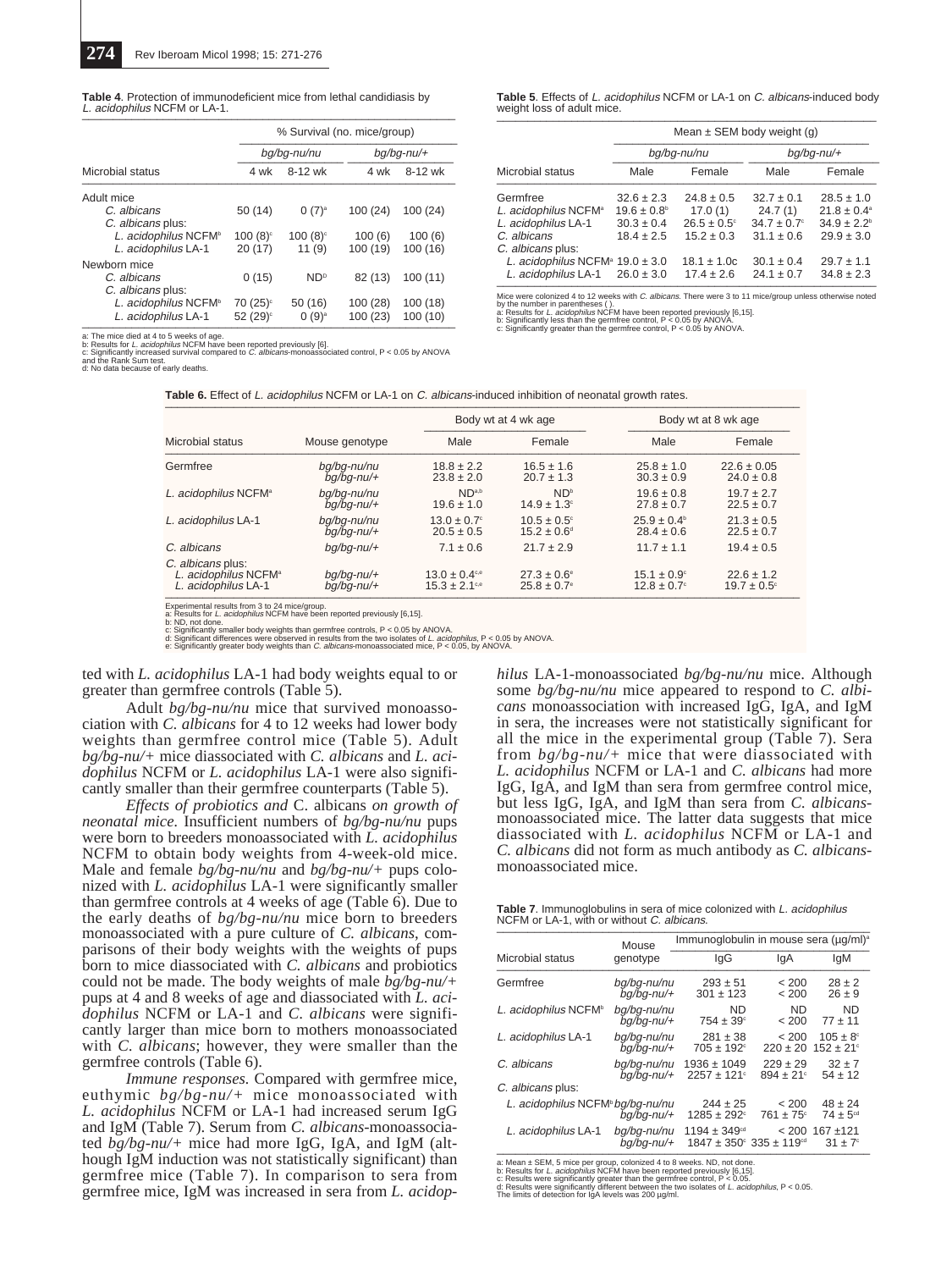### **DISCUSSION**

Probiotic bacteria vary in their capacities to protect hosts from infectious diseases [12]. Inconsistencies in the prophylactic and biotherapeutic effects of probiotic bacteria have created an atmosphere of doubt about their efficacy. In this study, we tested the hypothesis that different isolates of the same species of probiotic bacteria would differ in their capacity to protect immunodeficient mice from orogastric (mucosal) candidiasis and systemic (disseminated) candidiasis of endogenous origin.

Our previous research indicated that *L. acidophilus* NCFM colonized the alimentary tracts of *bg/bg-nu/nu* mice and prolonged their survival after oral challenge with *C. albicans*, in comparison to *C. albicans*-monoassociated controls [6]. In this study, we compared the capacities of *L. acidophilus* NCFM and *L. acidophilus* LA-1 (isolates from different sources) to prolong the survival of immunodeficient *bg/bg-nu/nu* mice after oral challenge with *C. albicans*. Both *L. acidophilus* NCFM and LA-1 prolonged survival of *bg/bg-nu/nu* mice after colonization with *C. albicans* (compared to *C. albicans*-monoassociated mice), however *L. acidophilus* NCFM protected the mice (i.e., prolonged their survival) better than *L. acidophilus* LA-1.

An important attribute of probiotic bacteria is their capacity to reduce systemic infections of endogenous origin by enteric pathogens [13]. We previously observed that viable *L. acidophilus* NCFM inhibited the dissemination of *C. albicans* from the gut to internal organs in *bg/bg-nu/nu* and *bg/bg-nu/+* mice [6]. In this study, *L. acidophilus* NCFM and LA-1 decreased (compared with dissemination in *C. albicans*-monoassociated mice) the incidence of disseminated candidiasis; however, *L. acidophilus* NCFM protected against disseminated candidiasis better than *L. acidophilus* LA-1. With the gnotobiotic immunodeficient mouse models we used in this study, we were again able to show different *in vivo* probiotic effects of the two *L. acidophilus* isolates.

In a previous study [6] viable *L. acidophilus* NCFM was unable to protect *bg/bg-nu/nu* mice from orogastric candidiasis, as compared to *C. albicans*-monoassociated mice. In contrast to *C. albicans*-monoassociated controls, viable *L. acidophilus* NCFM was able to protect *bg/bg-nu/+* mice against orogastric candidiasis. In this study, *L. acidophilus* LA-1 reduced the severity of gastric candidiasis in *bg/bg-nu/nu* mice and slowed the progression of gastric candidiasis in *bg/bg-nu/+* mice. The less impressive survival of *bg/bg-nu/nu* mice that were colonized with *L. acidophilus* LA-1 and then orally challenged with *C. albicans*, as compared to the survival of mice colonized with *L. acidophilus* NCFM and orally challenged with *C. albicans* suggests that inhibition of gastric candidiasis did not protect these mice from lethal candidiasis. Interestingly, the current study shows that *L. acidophilus* NCFM protected the mice better from systemic candidiasis of endogenous origin than *L. acidophilus* LA-1; however, *L. acidophilus* LA-1 provided better protection from orogastric candidiasis than strain NCFM.

Another protective attribute of probiotic bacteria is their capacity to suppress viable *C. albicans* in the alimentary tracts of *bg/bg-nu/nu* and *bg/bg-nu/+* mice [6]. In this study, prior colonization with *L. acidophilus* NCFM was associated with significantly decreased numbers of viable *C. albicans* in the stomachs and small intestines, and prior colonization with *L. acidophilus* LA-1 also significantly decreased the numbers of *C. albicans* in the small and large intestines of *bg/bg-nu/nu* mice after oral *C. albicans*

challenge, as compared with viable *C. albicans* in monoassociated control mice. The combination of decreased numbers of *C. albicans* in the alimentary tract and inhibited disseminated candidiasis of endogenous origin likely contributed to the prolonged survival of the *bg/bg-nu/nu* mice.

In a prior study, we reported that orogastric *C. albicans* infections in adult *bg/bg-nu/nu* mice induced weight loss and that some probiotic bacteria were able to prevent the weight loss [6]. In this study, *L. acidophilus* NCFM significantly attenuated the *C. albicans*-induced weight loss in adult female *bg/bg-nu/nu* mice; however, the mice still weighed less than germfree controls. The growth of newborn *bg/bg-nu/nu* and *bg/bg-nu/+* mice (i.e., born to *C. albicans*-monoassociated breeders) is also suppressed, in comparison to germfree controls [6]. In this study, the growth of male and female *bg/bg-nu/+* pups born to *L. acidophilus* NCFM or LA-1 and *C. albicans*-diassociated mice was significantly improved at 4 weeks of age compared to the growth of pups born to *C. albicans*monoassociated mice.

Immunostimulation is considered to be a mechanism used by probiotic bacteria to protect hosts from infectious microorganisms [4,5,14]. We quantified immunoglobulin isotypes in sera to evaluate the capacity of *L. acidophilus* NCFM and LA-1 to stimulate antibody production in gnotobiotic mice. Quantitative analyses of immunoglobulin isotypes showed that both *L. acidophilus* strains stimulated production of IgG and IgM in *bg/bgnu/+* mice. Monoassociation of *bg/bg-nu/+* mice with *C. albicans* significantly increased the amount of IgG and IgA in sera. After *L. acidophilus* NCFM- or LA-1-monoassociated mice were orally challenged with *C. albicans*, the concentrations of serum IgG and IgA were significantly lower than in the sera from *C. albicans*-monoassociated mice. The latter results suggest that the *L. acidophilus* isolates suppressed the antibody responses of mice to *C. albicans* antigens.

In this study, two isolates of *L. acidophilus* obtained from two different commercial sources were compared for their capacity to protect immunodeficient mice from orogastric and systemic candidiasis. Our data shows that the isolates (identified as the same species by *in vitro* biochemical tests) have different probiotic properties *in vivo*. *L. acidophilus* NCFM provided better protection of immunodeficient mice from systemic (disseminated) candidiasis of endogenous origin than *L. acidophilus* LA-1. Conversely, *L. acidophilus* LA-1 was better able to protect the mice from orogastric (mucosal) candidiasis than *L. acidophilus* NCFM. The overall conclusion from this study is that both *L. acidophilus* NCFM and LA-1 can protect immunodeficient mice from candidiasis, but probiotic strains can differ in the types and degree of biotherapeutic effects they can induce against orogastric and systemic candidiasis.

> *We wish to thank JoAnne Croft and Barbara Reese at the University of Wisconsin Gnotobiote Laboratory for assistance in the care of the mice used in this study. We also thank Donna Brackett for typing the manuscript. This work was supported by funds provided by the Ross Products Division of Abbott Laboratories, Columbus, OH.*